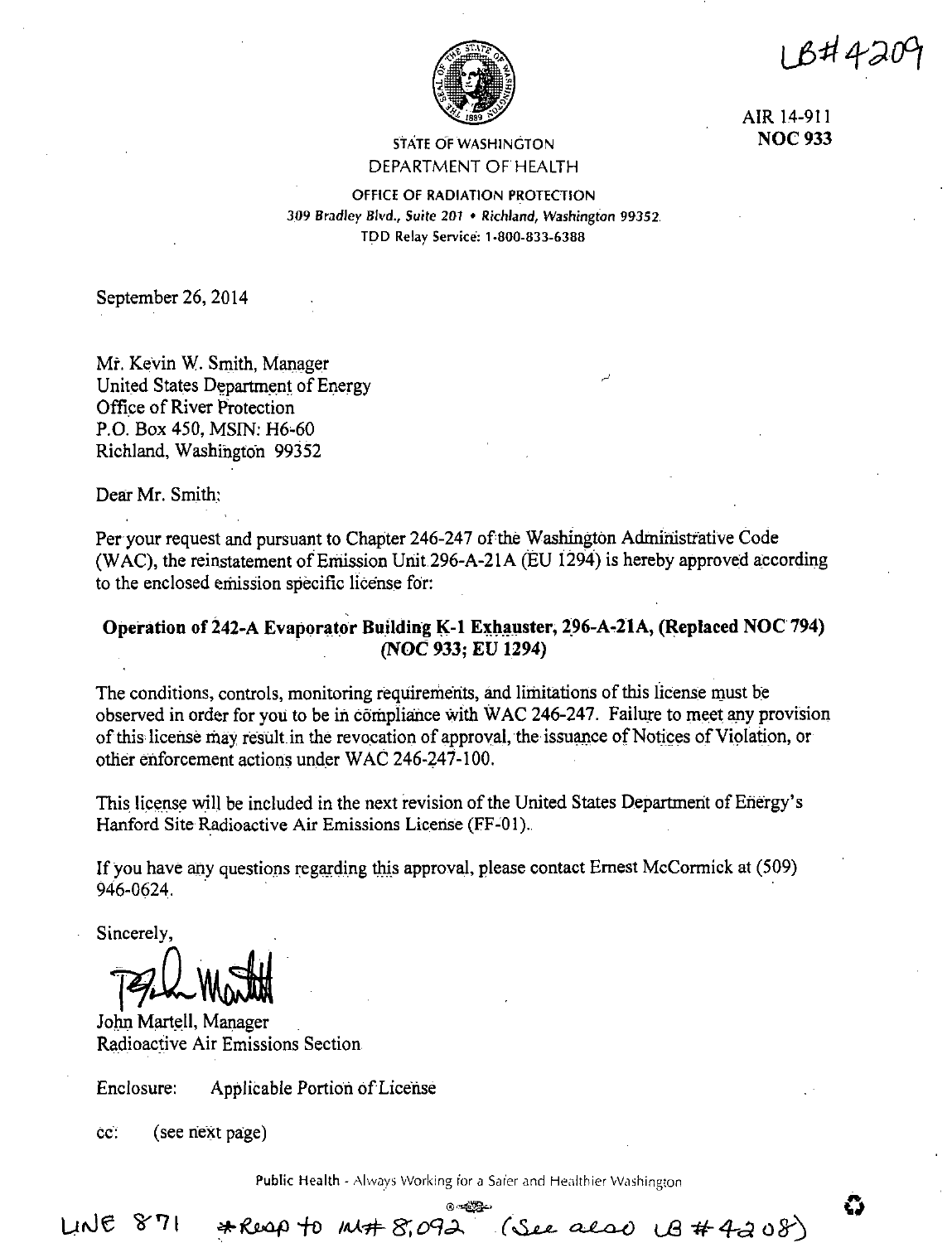AIR **14-911** 

Mr. Kevin W. Smith September 26, 2014 Page 2 of 2

cc: Ruth Allen, WRPS Matthew Barnett, PNNL Lee Bostic, BNI Dennis Bowser, USDOE-ORP Cliff Clark, USDOE-RL Jack Donnelly, WRPS Rick Engelmann, CHPRC Dennis Faulk, EPA Gary Fritz, MSA Phil Gent, Ecology Robert Haggard, BNI Dale Jackson, USDOE-RL Jessica Joyner, WRPS Reed Kaldor, MSA Paul Karschnia, CHPRC Ed MacAlister, USDOE-RL Ernest McCormick, WDOH Valarie Peery, Ecology John Schmidt, WDOH Maria Skorska, Ecology JeffVoogd, WRPS Davis Zhen, EPA Environmental Portal RAES Tracking: NOC 933; EU 1294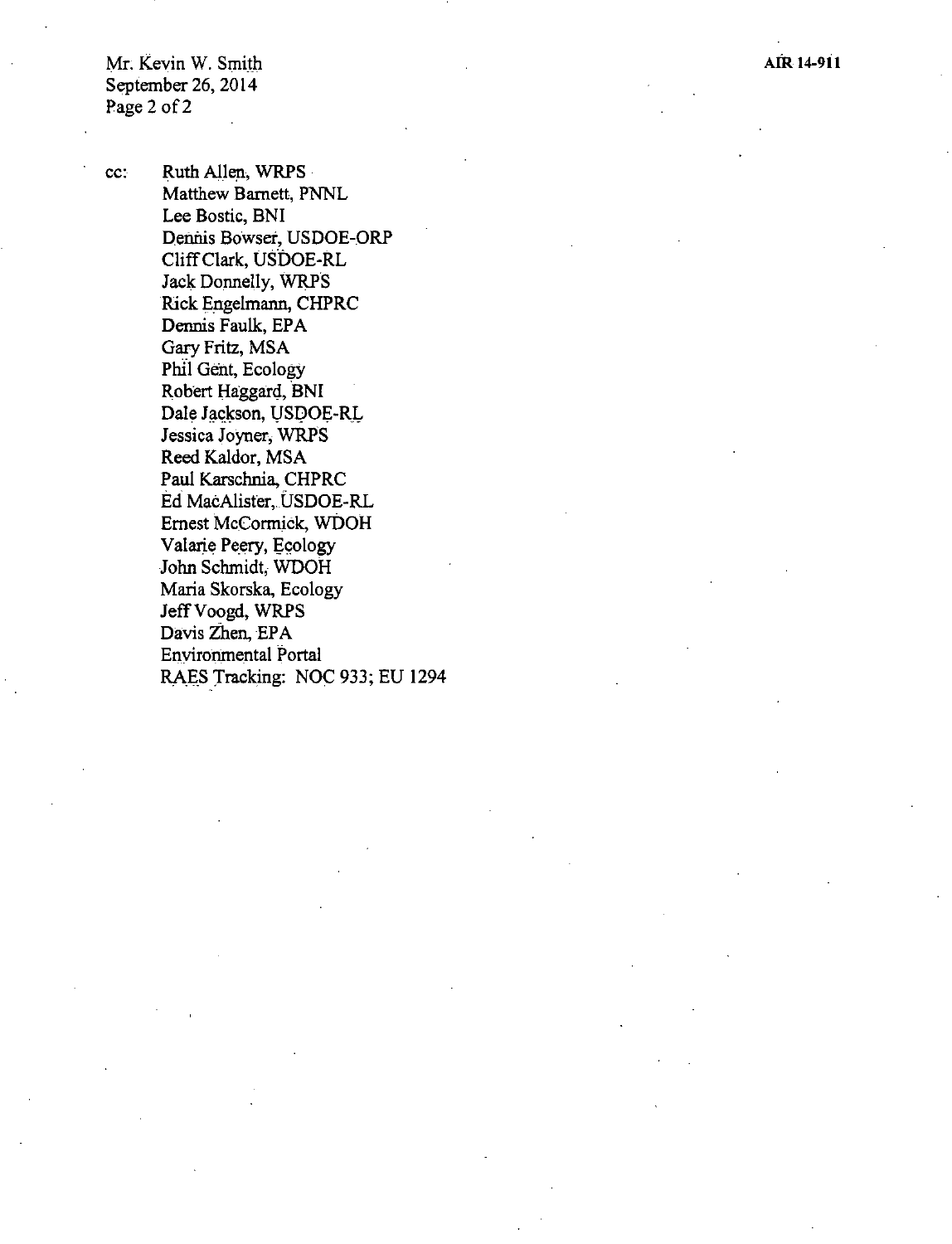#### 200E P-242A-003

#### $296 - A - 21A$

This is a MINOR, ACTIVELY ventilated emission unit.

242-A Evaporator

**Emission Unit Information** 

Stack Height: 50.00 ft.  $15.24$  m.

 $0.91$  m. Stack Diameter 3.00 ft.

Average Stack Effluent Temperature: 80 degrees Fahrenheit. 27 degrees Celsius.

Average Stack ExhaustVelocity: 47.10 ft/second. 14.36 m/second.

**Abatement Technology BARCT** 

state only enforceable: WAC 246-247-010(4), 040(5), 060(5)

| Zone or Area       | <b>Abatement Technology</b> | Required # of Units | <b>Additional Description</b>                                                                  |
|--------------------|-----------------------------|---------------------|------------------------------------------------------------------------------------------------|
| K-1 Exhaust System | Prefilter                   |                     | 3 parallel flow paths, 1 bank (3)<br>x 3 array) per flow path, 2 in<br>operation, I in standby |
| K-1 Exhaust System | <b>HEPA</b> Filter          | 3                   | 3 parallel flow paths, 2 bank<br>(3 x 3 array per bank) per<br>flow path, 2 in operation, 1 in |
|                    |                             |                     | standby                                                                                        |
| K-1 Exhaust System | Fan                         |                     | 1 in operation, 1 in standby                                                                   |

WAC 246-247-040(3), 040(4)

## **Monitoring Requirements**

state enforceable: WAC 246-247-040(5), 060(5), and federally enforceable: 40 CFR 61 subpart H

| <b>Federal and State</b><br><b>Regulatory</b>      | <b>Monitoring and Testing</b><br>Requirements | <b>Radionuclides Requiring</b><br><b>Measurement</b> | <b>Sampling</b><br>Frequency<br>$-1$ |
|----------------------------------------------------|-----------------------------------------------|------------------------------------------------------|--------------------------------------|
| $40 \ \text{CFR} \ 61.93 \text{(b)} \frac{(4)}{1}$ | 40 CFR 61, Appendix B                         | TOTAL ALPHA TOTAL                                    | 1 week sample/4 times                |
| & WAC 246-247-075(3)                               | Method $114(3)$                               | <b>BETA</b>                                          | per year                             |

## Sampling Requirements Record Sample

#### **Additional Requirements**

The exhaust air from the stack is monitored by a record sampler through shrouded probe extraction nozzle on sample probe located in the stack. The filter paper is analyzed and the results of the analysis document emissions.

Additional monitoring or sampling requirements established by this License will be listed in the Conditions and Limitations section, if applicable.

**Operational Status** The 242-A Evaporator Building K-1 ventilation system is designed for air flow from areas of lesser contamination to areas of greater contamination. The contaminated K-1 zones are maintained at a negative pressure to control the spread of contamination. The K-1 ventilation system exhaust rooms in the Hot Zones: evaporator; pump; condenser; load out and hot equipment storage; and loading rooms; and the ion exchange enclosure.

Approval # Date Approved NOC ID

## This Emission Unit has 1 active Notice(s) of Construction.

## **Project Title**

| -----------                                                                |                   |           |      |
|----------------------------------------------------------------------------|-------------------|-----------|------|
| Operation of 242-A Evaporator Building K-1 Exhauster, 296-A-21A, (Replaced | <b>AIR</b> 14-911 | 9/26/2014 | -933 |
| NOC 794)                                                                   |                   |           |      |

# Conditions (state only enforceable: WAC 246-247-040(5), 060(5) if not specified)

- The total abated emission limit for this Notice of Construction is limited to 1.30E-06 mrem/year to the Maximally Ï) Exposed Individual (WAC 246-247-040(5)). The total limit on the Potential-To-Emit for this Notice of Construction is limited to 6.40E-02 mrem/year to the Maximally Exposed Individual (WAC 246-247-030(21)).
- $2)$ This approval applies only to those activities described below. No additional activities or variations on the approved activities that constitute a "modification" to the emission unit, as defined in  $(WAC 246-247-030(16))$ , may be conducted.

The 242-A Evaporator Building Ventilation Systems are designed for air flow from uncontaminated to progressively more contaminated zones. The contaminated (hot) zones are maintained at a negative pressure, while the non-contaminated (cold) zones are maintained at a positive pressure. This is considered a secondary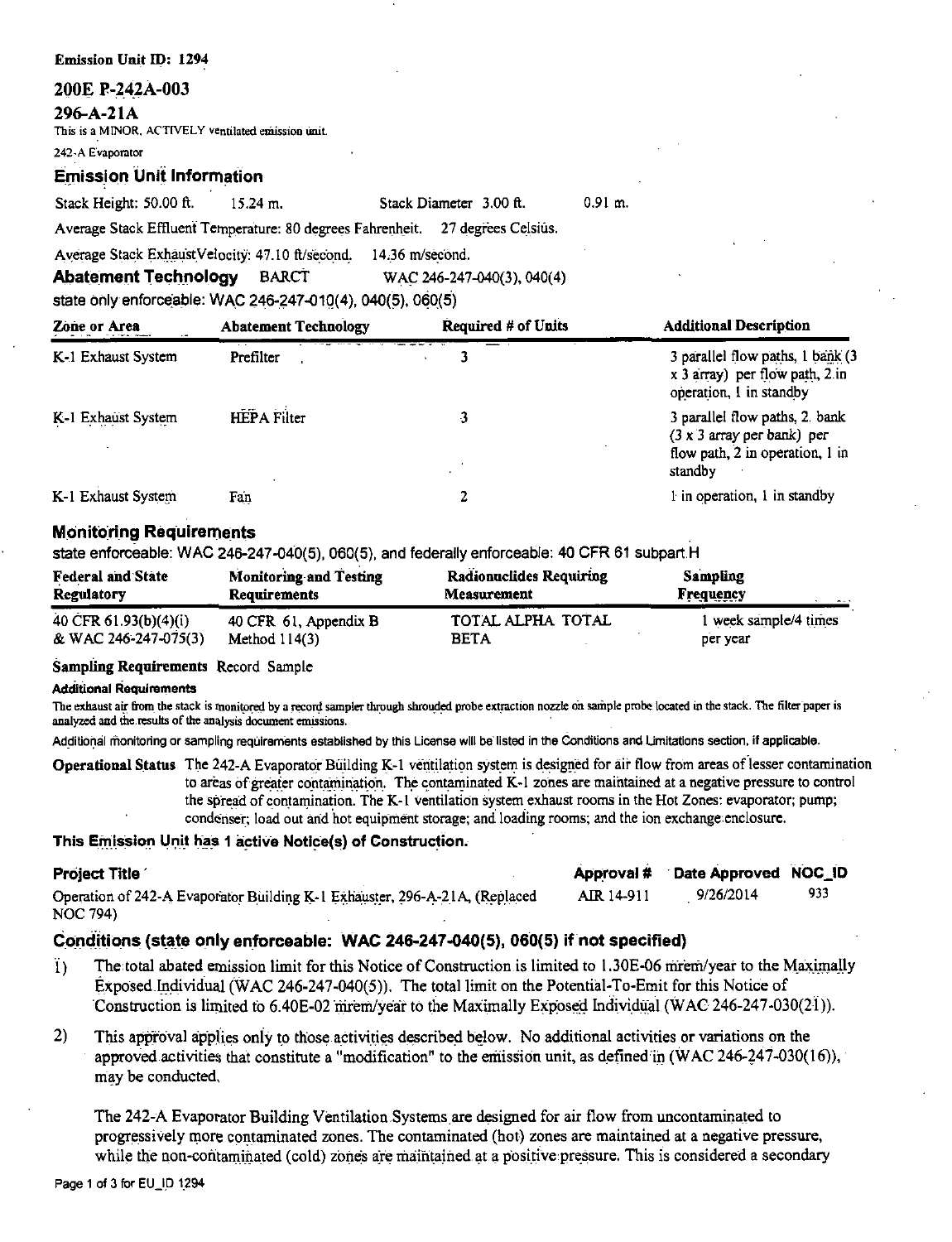confinement for liquids and airborne particulates released to the building. Maintaining the proper pressure in each zone will ensure that.any leakage between the zones will always flow from a cold to a hot zorie miriimizing the spread of contamination.

The K-1 Ventilation system exhausts the following rooms in the Hot Zone:

- Evaporator Room
- Pump Room
- Condenser Room .
- Ion Exchange Enclosure
- Load-Out and Hot Equipment Storage Room
- Loading Room

Air is exhausted from the condenser, ion exchange, evaporator, and pump rooms through separate underground ducts into a common header to the three exhaust flter trains...

Exhaust air from this common header passes· through the two. exhaust trains having a pre-tilter section and two stages of HEPA filters in series, with a third filter train being redundant as backup, before it is exhausted through stack296-A-21A.

Air flow moves from areas of lesser contamination to areas of greater contamination, while maintaining a negative air pressure. This system has two fans, each with a 100 percent system flow capability, with one in operation and the other fan as back-up. Failure to maintain a specified flow will cause the shutdown of the primary fan and initiate the startup of the backup exhaust fan. The ventilation system will have an approximate flow rate of 18,000 cfm (max 19,500 cfm). Each filter train will have a.50 percent system flow rate, or approximately 9,000 cfm.

Negative pressure in the hot zones is maintained by the operation of the vortex damper mounted on the suction of electric exhaust fan. The backup fan has a similar vortex damper. Both dampers are adjusted automatically to maintain a preset negative pressure in the Evaporator room when their respective fan is operating.

The exhaust air from the stack will be monitored by a record sampler and a beta continuous air monitor (CAM). The stack radiation detector monitors·the exhaust air discharged out of Stack 296-A-2 lA and initiates an automatic shutdown of both exhaust fans if beta radioactive emissions exceed the set point. A sample of the exhaust air is withdrawn from the stack through a shrouded probe and is sent to a record sampler where radioactive particulates are collected on a filter paper. The tilter paper is analyzed and the results of the analysis document emissions from the 291-A-21A Stack.

Any other replacement, replacement:in-kind, or upgrades of parts and/or equipment not here specified,.shall require review, and/or review and approval (WAC 246-247-030(16), WAC 246-247-030(19)).

## 3) The Annual Possession Quantity is limited to the following radionuclides (Curies/year):

| $Ac - 227$ | Alpha - 0       | 4.20E-03 | Am - 241       |            |
|------------|-----------------|----------|----------------|------------|
|            | based on Am-241 |          |                |            |
| $Am - 243$ | Ba - 137 m      |          | Beta - 0       | $1,80E-02$ |
|            |                 |          | based on Sr-90 |            |
| $C - 14$   | Cd-113 m        |          | Cm - 242       |            |
|            |                 |          |                |            |
| Cm - 243   | Cm - 244        |          | $Co - 60$      |            |
| $Cs - 134$ | $Cs - 137$      |          | Eu - 152       |            |
|            |                 |          |                |            |
| Eu - 154   | $Eu = 155$      |          | $H - 3$        |            |
|            |                 |          |                |            |
| $1 - 129$  | $Nb - 93 m$     |          | Ni - 59        |            |
|            |                 |          |                |            |
| Ni - 63    | $Np - 237$      |          | Pa - 231       |            |